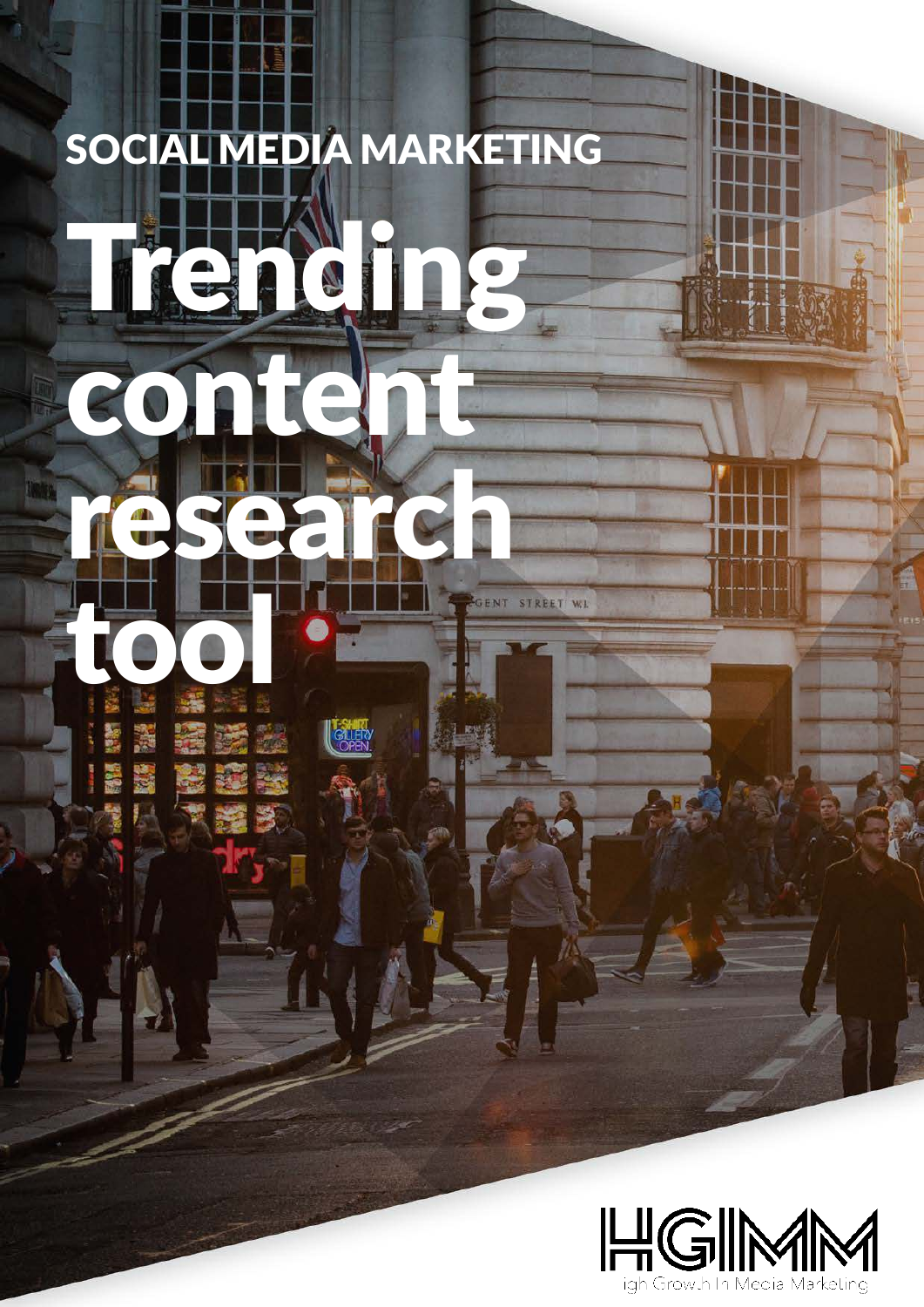## Keeping your followers happy and engaged

You're probably well aware that social media is more than just a sales tool, it's there to help you tell the story of your identity as a brand.

People don't necessarily want to be promoted to, it needs to be subtle. Social media is an ideal place to foster emotional connections with consumers to engage them into developing an attachment to a company through shared thoughts, values and humour.

#### (i) Note

Research shows that a good mix of both sales and some light hearted content is the best way to keep your followers happy and engaged.

**You need to motivate users to take time out of their busy schedule by offering them relevant, fun and up to the minute content.**

#### **The question is ...**

#### **Who has time during the working week to stay up to date with what's trending?**

With our Trending Content Research feature, you'll never need to spend hours crawling the web for great trending content again.

Fans and followers want engaging, exciting, unique content delivered with style, so that's exactly what we're offering you.

Choose from LOL, OMG, Quizzes, Fail, Win, Videos and loads more.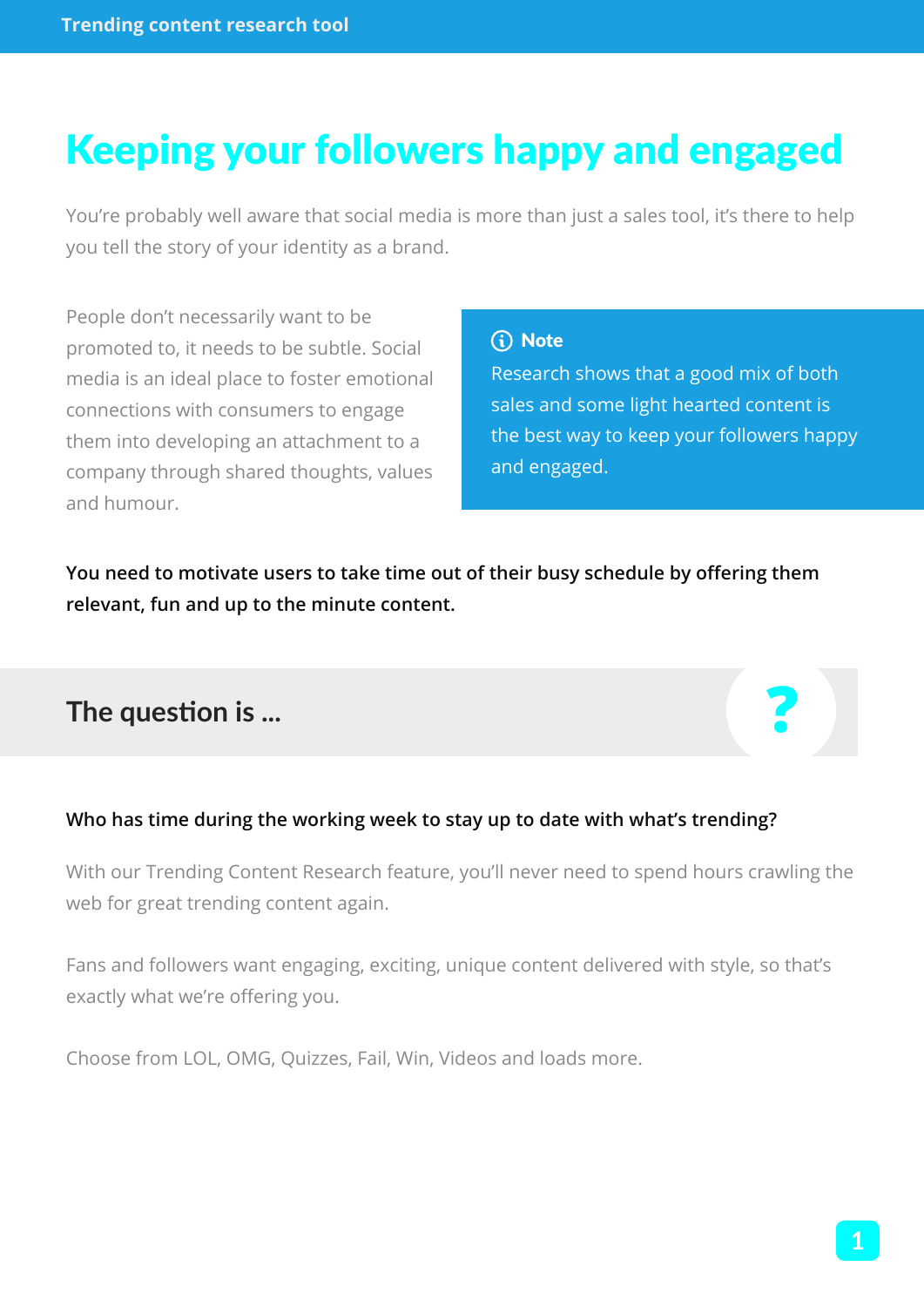#### **Trending content research**



Within seconds, you could find something great to engage your followers and get them talking.

Made with easy use in mind, the Trending Content Research feature makes finding great content a breeze, so let's get started.

#### (i) Note

If you find a search you really like you can save it and use it again to find more fresh content that gets your followers laughing out loud and engaging.

## **Where to find it**

Visit the 'Research' section of your Social Dashboard and select 'Trending'.

You'll notice a huge list of feeds. Choose from a collection, main feed, subject or specific country search.

| <b>Content Research</b>                                                                                   |                                                   |
|-----------------------------------------------------------------------------------------------------------|---------------------------------------------------|
| <b>SEARCH</b>                                                                                             |                                                   |
| 8 GOOGLE NEWS <b>f</b> FACEBOOK <b>O</b> YOUTUBE<br>N RSS/ALERTS<br>$\boldsymbol{\mu}$<br><b>TRENDING</b> |                                                   |
| <b>CHOOSE A FEED FROM:</b><br>Select a feed                                                               | <b>SEARCH TRENDING</b><br>$\overline{\mathbf{v}}$ |
|                                                                                                           |                                                   |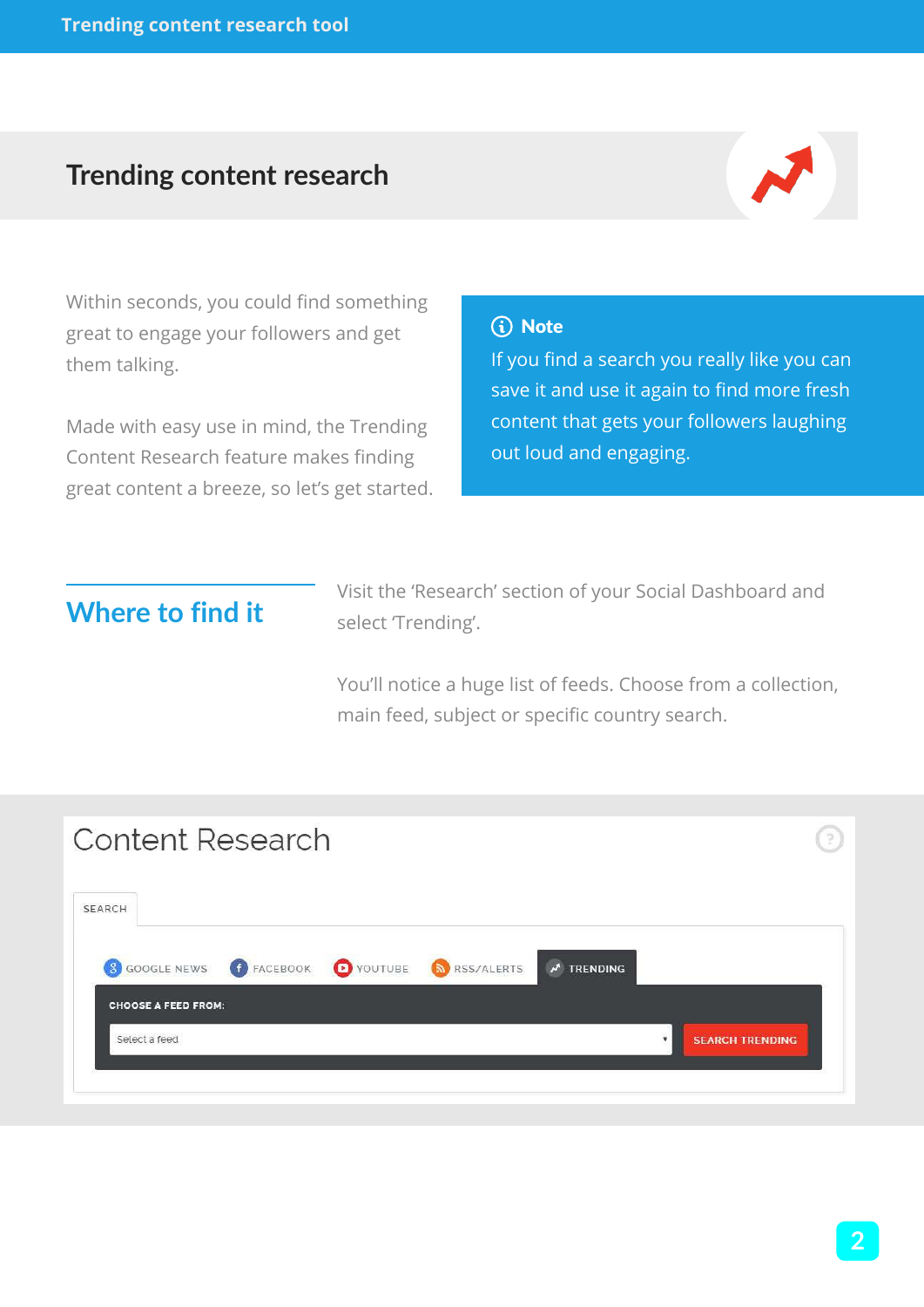### **What some of these feeds will offer you**

**Tech** - Get the latest tech news, videos, quizzes and images. **LOL** - The most hilarious news, jokes, pics and vids.

**Win** - Love a success story? This one is for you.

**OMG** - Love a scandal, spoiler or rumour? Shock your audience with OMG.

**Cute** - Make everyone say 'awwww' with everything from long lost love stories to bunnies wearing hats.

**Fail** - Make your fans cringe with the biggest failworthy stories on the web.

**Quiz** - Quick, fun quizzes on everything from horoscopes to Bruce Willis.

**Pics** - Trending images from around the web you'll surely want to share!

**Videos** - Covering all topics, this is your hub for locating the top trending videos.

*These are just a few of the topics you can search for, scroll further down the list and you'll see food, DIY, music, celeb, travel, geek, comedy and more!*

#### Note

You can also select a country, so if you want to search for the top trending content in Australia, Brazil or India, choose it from your list.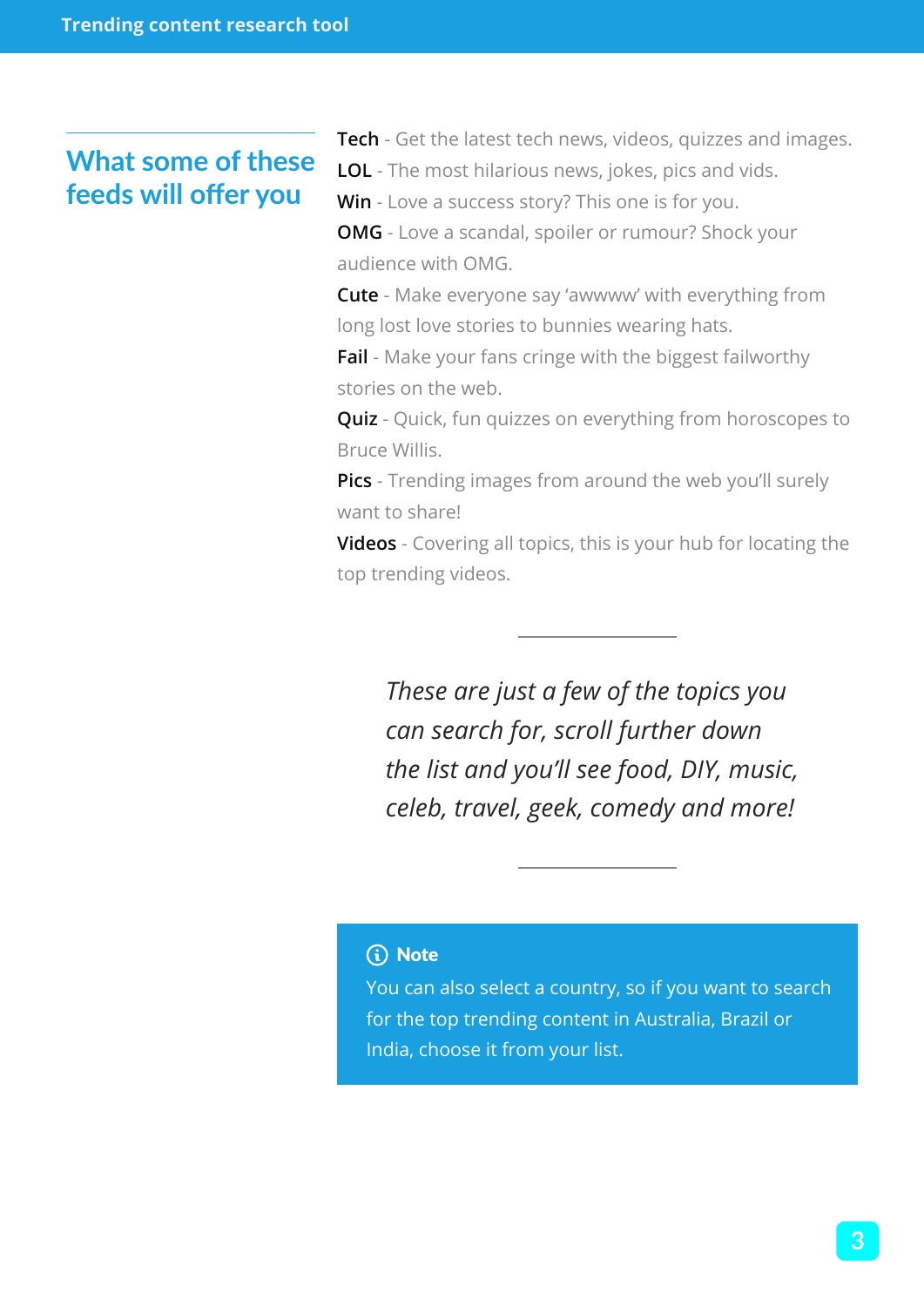#### **How to use it**

Let's say you would like to find trending content related to DIY, select "DIY" under "Choose a feed from". Next hit "Search trending" button and you will get a list of results.

**To schedule** a search result to your dashboard, simply **press the calendar icon** to the right of your screen, and you'll be able to choose, when and where you post your content to.

| 8 GOOGLE NEWS                                    | FACEBOOK P YOUTUBE<br>RSS/ALERTS<br>$M$ TRENDING                       |                        |
|--------------------------------------------------|------------------------------------------------------------------------|------------------------|
| <b>CHOOSE A FEED FROM:</b><br>DIY                |                                                                        | <b>SEARCH TRENDING</b> |
| <b>SAVE SEARCH</b><br>-THE FUTURE-<br><b>BAR</b> | 15 Things That Will Make Your Life Ridiculously Easy [3]               | lä                     |
| id little ilds<br>SFIX OUR WI                    | This Plug Automatically Resets Your Router When Your Wi-Fi Is Down [3] | E                      |
|                                                  | 23 Clever Ways To Actually Organize Your Tiny Apartment L'             | lêi                    |

## **Want to save your results for later?**

**Press 'Save Search'** above your results and it'll be ready and waiting for you next time you log in.